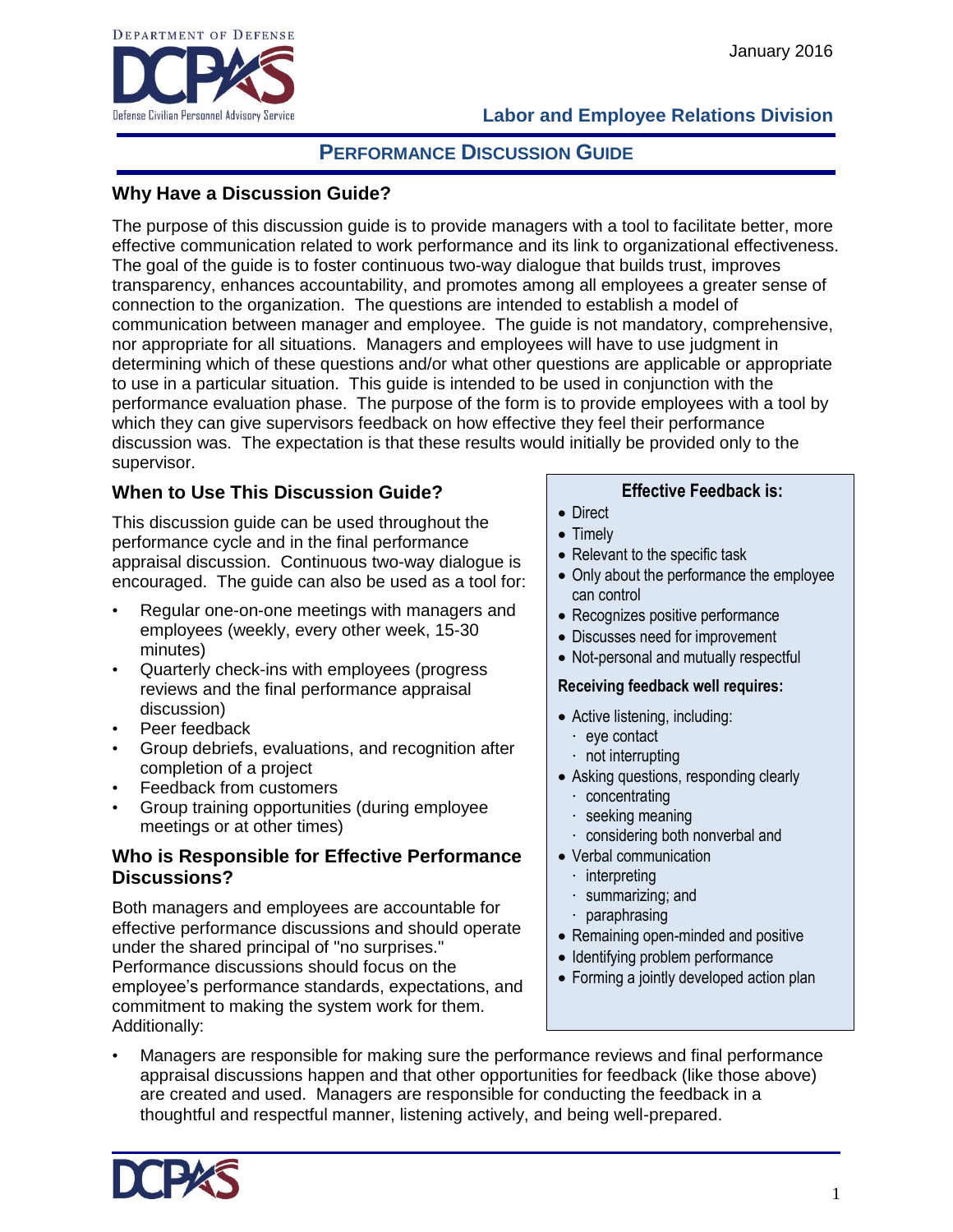

## **PERFORMANCE DISCUSSION GUIDE**

• Employees are responsible for listening actively, asking questions when the feedback is unclear, and thinking about their career goals and aspirations, and articulating their goals when discussing developmental activities.

#### **What are the Elements of Good Communication?**

- Good communications continuous communication between employees and managers is the key to a performance evaluation that holds no surprises for anyone during progress and in the final performance appraisal discussion.
- Two-way communication provides a vehicle for continuous feedback on employees' strengths, weaknesses, and guidance on projects and responsibilities.
- Active listening is imperative in successful performance discussions and two-way dialogue.

| <b>EXAMPLES OF EFFECTIVE FEEDBACK TECHNIQUES</b>                                     |                                                                                       |                                                                                                                                                                                              |  |
|--------------------------------------------------------------------------------------|---------------------------------------------------------------------------------------|----------------------------------------------------------------------------------------------------------------------------------------------------------------------------------------------|--|
| <b>STEP</b>                                                                          | <b>EXPLANATION</b>                                                                    | <b>EXAMPLE</b>                                                                                                                                                                               |  |
| "When you "                                                                          | State specific facts of behavior<br>(non-judgmental)                                  | When you do not attend Staff<br>meeting like you did today and<br>last week                                                                                                                  |  |
| "I'm concerned "                                                                     | Describe how behavior affected<br>you or the office.                                  | I get concerned                                                                                                                                                                              |  |
| "Because I"                                                                          | State why the observed behavior<br>affected you in this way.                          | Because I value your<br>contributions.<br>You play an important role in this<br>office accomplishing its goals.                                                                              |  |
| Pause and listen for response<br>(Ask if other person has ideas<br>about what to do) | Give the other person an<br>opportunity to respond.                                   |                                                                                                                                                                                              |  |
| "I would like  "                                                                     | Describe what change you want<br>the other person to consider.                        | I would like you to consider<br>planning your schedule so that<br>you can attend meetings, or<br>calling in advance if there is an<br>important reason for the meeting<br>to be rescheduled. |  |
| "Because ,"                                                                          | State why the change is needed.                                                       | Because you are a valuable<br>member of our team and we miss<br>your input when you are not<br>here.                                                                                         |  |
| "What do you think "                                                                 | Listen to response. Discuss<br>options and compromise on a<br>solution, if necessary. | One way to ensure that both our<br>needs are met is to.                                                                                                                                      |  |

#### **Questions for Managers to Ask Employees**

A manager's goal in starting a performance discussion is to create trust and put the employee at ease. Discretion and judgment must be used in determining which of the questions below are appropriate for a particular performance discussion as well as the most appropriate order in which to focus on career development of the employee.

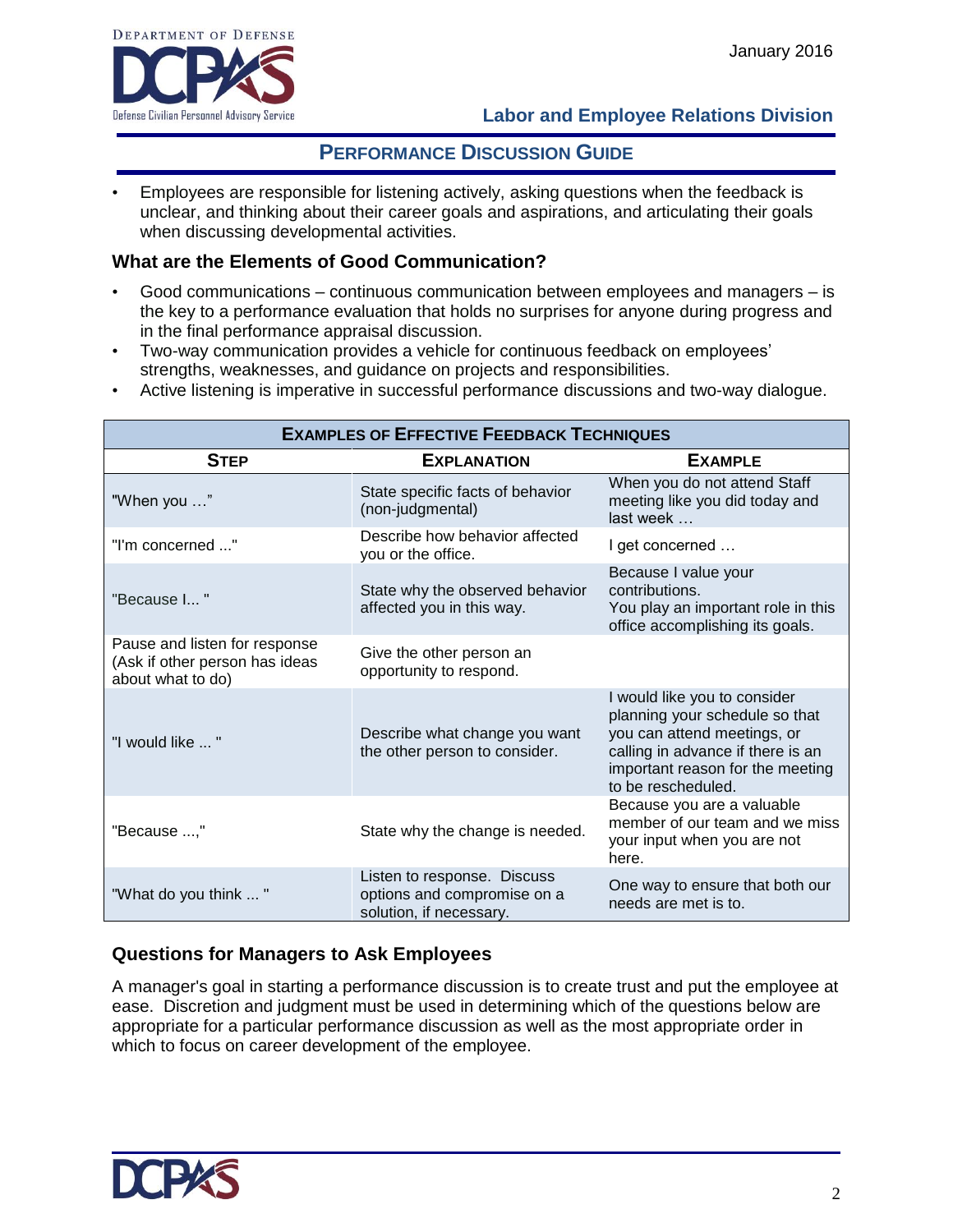

# **PERFORMANCE DISCUSSION GUIDE**

| <b>Past Performance</b>                                                                                                                                                                                                                                                                                                                                                                                                                                                                      | <b>Satisfaction with Work and Work</b><br><b>Environment</b>                                                                                                                                                                                                                                                                                                                                                                                                      |
|----------------------------------------------------------------------------------------------------------------------------------------------------------------------------------------------------------------------------------------------------------------------------------------------------------------------------------------------------------------------------------------------------------------------------------------------------------------------------------------------|-------------------------------------------------------------------------------------------------------------------------------------------------------------------------------------------------------------------------------------------------------------------------------------------------------------------------------------------------------------------------------------------------------------------------------------------------------------------|
| • Let me tell you some of the things I think<br>you've done particularly well or as noted in<br>your self-assessment (be specific), e.g.:<br>You take initiative, as in the XYZ<br>project.<br>You identify and help solve problems.<br>$\blacksquare$<br>You do a good job of keeping me and<br>$\ddot{\phantom{0}}$<br>your colleagues informed.<br>You are willing to lead, take<br>responsibility and be accountable.<br>You volunteer.<br>You properly credit others for their<br>work. | • How do you feel about the quality of the<br>assignments you have received?<br>• Do you feel valued and respected by your<br>supervisor and the organization?<br>• What can I do to help you be more effective<br>in your job?<br>• What can we do to keep our communication<br>effective and ongoing?<br>• Do you feel you have been adequately<br>recognized and rewarded for your work?<br>• Is there anything else that you wish to<br>discuss at this time? |
| • Which of your accomplishments do you feel<br>good about? Why?                                                                                                                                                                                                                                                                                                                                                                                                                              | <b>Career Objectives</b>                                                                                                                                                                                                                                                                                                                                                                                                                                          |
| • What would you like to improve and why?<br>• Here are some things I think you'll want to<br>improve. (Be specific.)<br>• Describe contributions to a team effort (if<br>appropriate).<br>What did you enjoy about the team<br>experience?<br>What did you dislike about the team<br>experience and why?<br>What would your customers say about<br>you?                                                                                                                                     | Let's discuss your Performance Assistance<br>Plan (PAP)<br>What are your professional areas of<br>interest and long-term career goals?<br>What training opportunities/rotational or<br>$\ddot{\phantom{0}}$<br>work assignments might develop those<br>areas?<br>Let's discuss how your PAP reflects how<br>you will pursue your goals?                                                                                                                           |
| <b>Connection of Work to Mission</b>                                                                                                                                                                                                                                                                                                                                                                                                                                                         | <b>Goals for Next Year</b>                                                                                                                                                                                                                                                                                                                                                                                                                                        |
| • Let's talk about how your responsibilities<br>support the organization's mission.<br>Managers should be prepared to offer<br>examples to clarify the relationship<br>between the individual's work and the<br>organization's mission.)<br>• What ideas do you have for future projects<br>that would further the organization's<br>mission?                                                                                                                                                | • What would you like to accomplish in the<br>coming year? (Encourage employees to be<br>specific, and cover recommended areas of<br>improvement.)<br>• Can you describe how your future goals will<br>support the mission of the organization?<br>• Can you describe how your short-term goals<br>will further your long-term professional<br>goals?                                                                                                             |

### **Questions for Employees to Ask Managers**

Employees can assist in assuring they receive constructive feedback by asking questions their managers might not. Again, judgment must be exercised in determining which questions are relevant and appropriate for particular situations. These questions can be explored in less